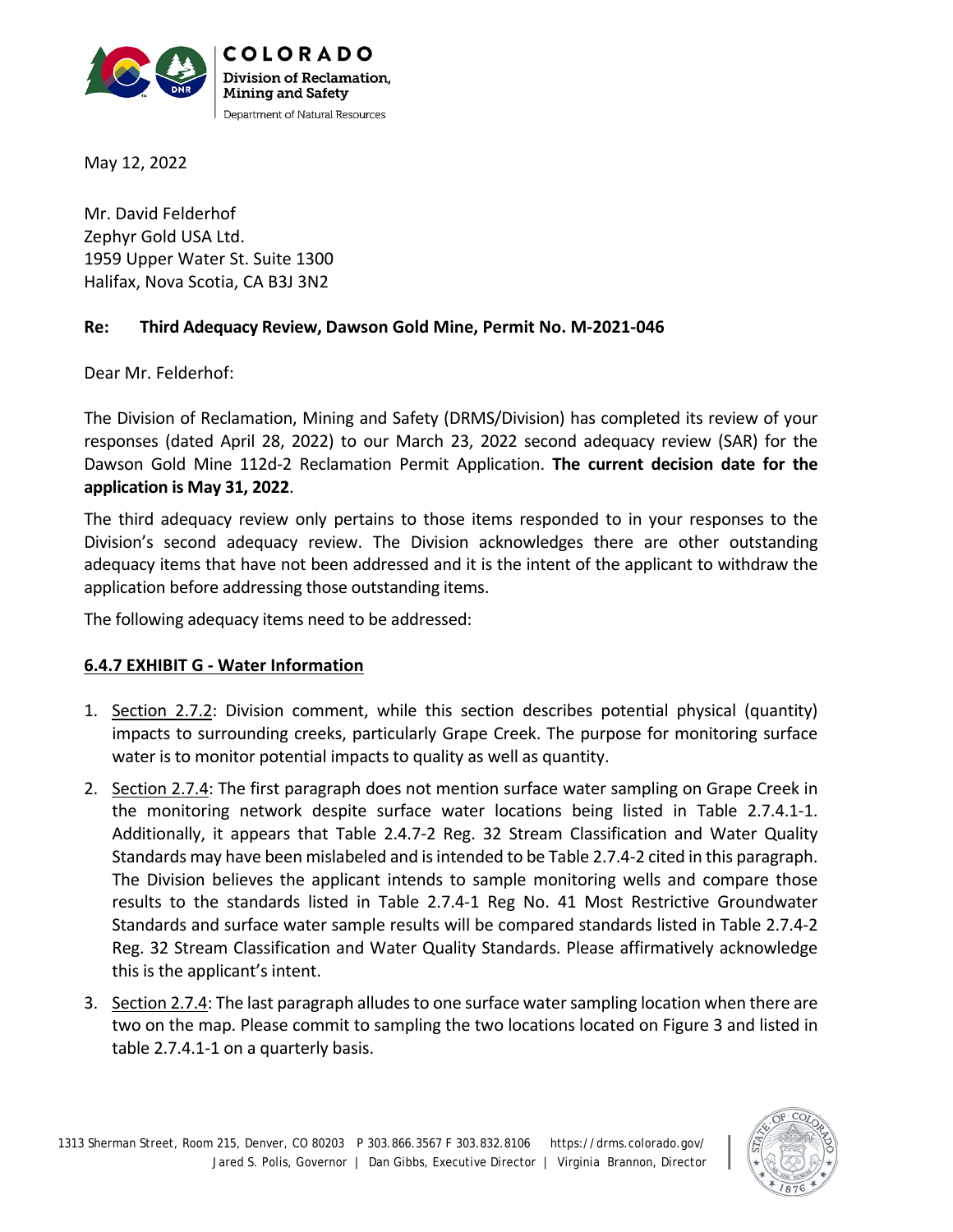## **QAPP**

- 4. Table 5.2 is missing. Is this the same table as Table 2.7.4.1-1, if not please provide the table?
- 5. Section 5.3: Please commit to seeking Division approval, through a Technical Revision, on changing the frequency of surface water sampling during site development and mine operations. The Division expects that quarterly sampling of the surface water locations will continue on a quarterly basis until a Technical Revision is submitted and approved.
- 6. Section 6.4: Well purging, in the second paragraph it is stated that one casing volume will be removed prior to sample collection. The Division requires a minimum purge volume equal to three casing volumes be removed prior to sample collection. This volume is consistent with EPA guidelines for volumetric purging of monitoring wells prior to sampling. However, the applicant could monitor water-quality-indicator parameters. These measurements should be taken and recorded every  $\frac{1}{2}$  well volume after the removal of 1 to 1  $\frac{1}{2}$  well volume(s). Once three successive readings of the water-quality-indicator parameters provided in the table have stabilized, sampling may begin. Water quality is considered stable if for three consecutive readings:
	- temperature range is no more than  $+/-1$ °C;
	- pH varies by no more than 0.2 pH units;
	- specific conductance readings are within 10% of the average

No more than six casing volumes should be removed to minimize over pumping effects to the well. All measurements taken will be recorded on the appropriate field sheet.

Please commit to using these guidelines for monitoring well purging.

7. Section 6: There is no section describing how surface water samples will be collected. Please commit to collecting surface water samples following the techniques described below.

Typically surface water samples are collected using the grab technique and the data are used to represent conditions at the exact moment sampling occurs. The grab sample shall be collected from the main channel or thalweg, which is the line of fastest flow in the stream channel and often the deepest, just below the water surface.

If stream conditions are unsafe for the sampler to wade into the thalweg, the grab sample may be collected from the stream bank where active flow occurs or where stream flow is directed along the bank, or from a bridge using a bucket.

#### **Instream Direct Method**

Follow these procedures when collecting the routine and duplicate samples instream.

- Put on powder-free nitrile gloves or any applicable PPE.
- Remove the first non-filtered sample container from the re-sealable bag.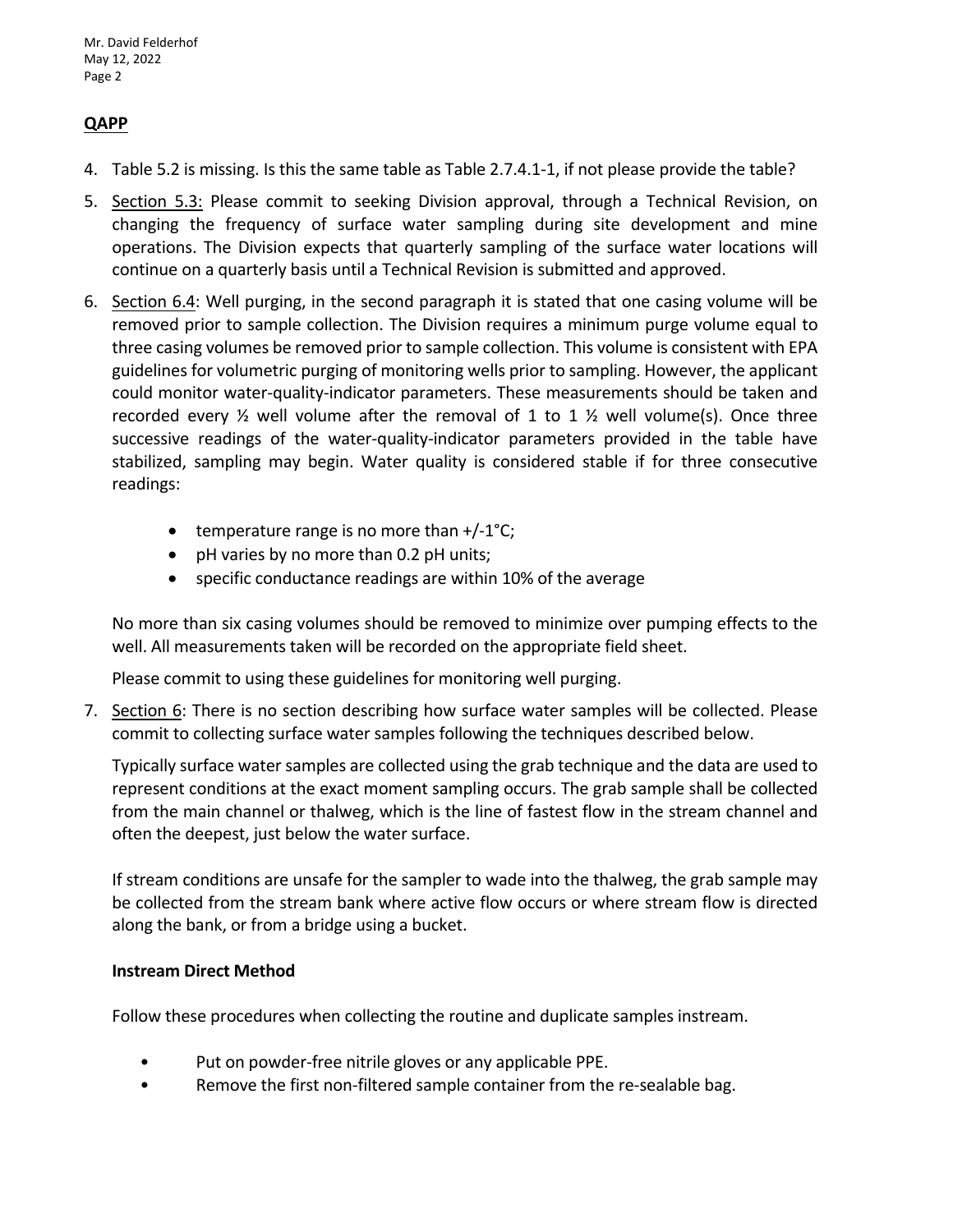- Proceed to a point within the thalweg, or other approved location, and face upstream.
- Remove the container cap and submerge the sample container into the thalweg water column.
- **Note**: Metals containers may have already been acid washed and do not need to be rinsed with sample before filling.

If a rinse is required then fill the container ¼ full, re-cap, shake forcefully, and then discard the rinsate downstream from the sample point. Repeat two more times. It is important to also rinse the cap since it is part of the "container".

- Fill the container to the desired level, cap, and return container to the re-sealable bag.
- Repeat the above steps for the remaining non-filtered containers.
- Proceed to the filtering phase.
- Triple rinse with deionized water any sample collection device, such as a bucket, filter holder or syringe that is to be reused from site to site.

# **Bucket Direct Method**

Bridge sampling can be performed on the upstream or the downstream side of a bridge if access to the stream bank is hazardous or if property access was unobtainable. However, be cognizant of the exact location of the station. Some station descriptions are specific as to whether it is located upstream or downstream of the bridge.

Follow these procedures when collecting the routine and duplicate samples from a bridge.

- Put on powder-free nitrile gloves or any PPE.
- Based on the site description and established coordinates, approach the upstream or downstream side of the bridge. In the absence of a directional descriptor or if the coordinates fall directly on the bridge, default to the upstream side of the bridge.
- From the bridge, position yourself directly over the thalweg and lower the bucket down into the water column.
- Fill the bucket.
- Raise the bucket back to the bridge.

For upstream side sampling, discard the bucket rinsate to the downstream side of the bridge. If the bridge is heavily traveled by motor vehicles do not attempt to cross the road to discard the rinsate. While on the bridge, laterally move to one side of the thalweg and dump the bucket rinsate back into the stream away from the sample point.

For downstream side sampling, laterally move to one side of the thalweg and dump the bucket rinsate back into the stream away from the sample point.